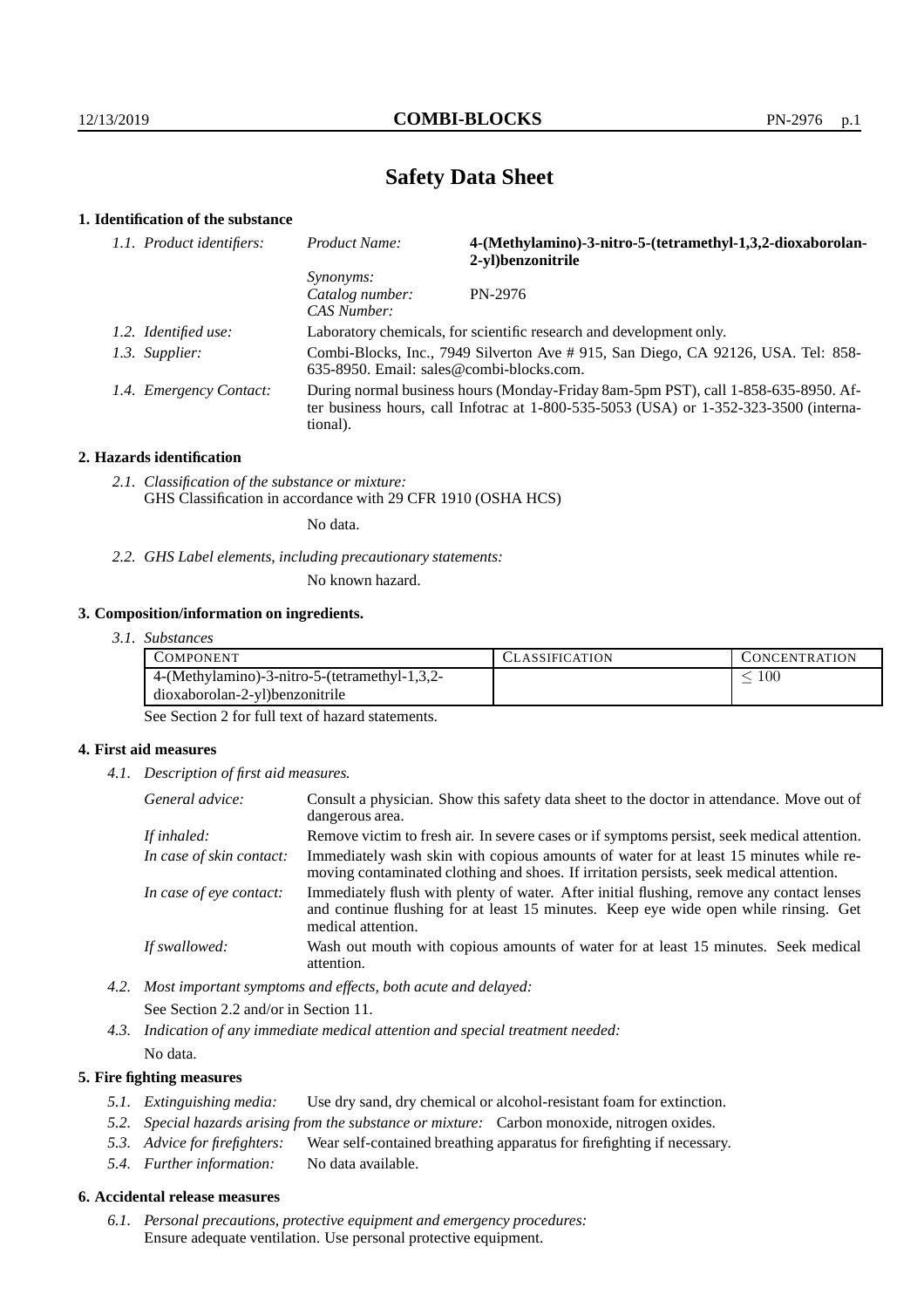|                                                                                                    | 6.2. Environmental precautions:                                                                                                                                                                                                                                    |                                                                                                                                                                                                                                                                            |  |  |
|----------------------------------------------------------------------------------------------------|--------------------------------------------------------------------------------------------------------------------------------------------------------------------------------------------------------------------------------------------------------------------|----------------------------------------------------------------------------------------------------------------------------------------------------------------------------------------------------------------------------------------------------------------------------|--|--|
| Should not be released into the environment. See Section 12 for additional ecological information. |                                                                                                                                                                                                                                                                    |                                                                                                                                                                                                                                                                            |  |  |
|                                                                                                    | 6.3. Methods and materials for containment and cleaning up:                                                                                                                                                                                                        |                                                                                                                                                                                                                                                                            |  |  |
| Sweep up or vacuum up spillage and collect in suitable container for disposal.                     |                                                                                                                                                                                                                                                                    |                                                                                                                                                                                                                                                                            |  |  |
|                                                                                                    | 6.4. Reference to other sections:                                                                                                                                                                                                                                  |                                                                                                                                                                                                                                                                            |  |  |
|                                                                                                    |                                                                                                                                                                                                                                                                    | Refer to protective measures listed in Sections 8 and 13.                                                                                                                                                                                                                  |  |  |
|                                                                                                    | 7. Handling and storage                                                                                                                                                                                                                                            |                                                                                                                                                                                                                                                                            |  |  |
|                                                                                                    | 7.1. Precautions for safe handling: Avoid contact with skin and eyes. Avoid inhalation of vapour or mist. Keep away<br>from sources of ignition - No smoking. Take measures to prevent the build up of electro-<br>static charge. For precautions see section 2.2. |                                                                                                                                                                                                                                                                            |  |  |
|                                                                                                    | 7.2. Conditions for safe storage, including any incompatibilities: Store refrigerated. Keep container tightly closed in<br>a dry and well-ventilated place. Containers which are opened must be carefully resealed<br>and kept upright to prevent leakage.         |                                                                                                                                                                                                                                                                            |  |  |
| Laboratory chemicals, for scientific research and development only.<br>7.3. Specific end use(s):   |                                                                                                                                                                                                                                                                    |                                                                                                                                                                                                                                                                            |  |  |
|                                                                                                    | 8. Exposure Controls / Personal protection                                                                                                                                                                                                                         |                                                                                                                                                                                                                                                                            |  |  |
|                                                                                                    | 8.1. Control parameters:                                                                                                                                                                                                                                           |                                                                                                                                                                                                                                                                            |  |  |
|                                                                                                    |                                                                                                                                                                                                                                                                    | Components with workplace control parameters: Contains no substances with occupational exposure limit values.                                                                                                                                                              |  |  |
|                                                                                                    | 8.2. Exposure controls:                                                                                                                                                                                                                                            |                                                                                                                                                                                                                                                                            |  |  |
|                                                                                                    | Appropriate engineering controls: Ensure that eyewash stations and safety showers are close to the workstation                                                                                                                                                     |                                                                                                                                                                                                                                                                            |  |  |
|                                                                                                    |                                                                                                                                                                                                                                                                    | location. Ensure adequate ventilation, especially in confined areas.                                                                                                                                                                                                       |  |  |
|                                                                                                    | Personal protective equipment:                                                                                                                                                                                                                                     |                                                                                                                                                                                                                                                                            |  |  |
|                                                                                                    | Eye/face protection:                                                                                                                                                                                                                                               | Wear appropriate protective eyeglasses or chemical safety goggles as described by OSHA's<br>eye and face protection regulations in 29 CFR 1910.133 or European Standard EN166.                                                                                             |  |  |
|                                                                                                    | Skin protection:                                                                                                                                                                                                                                                   | Handle with gloves. Gloves must be inspected prior to use. Use proper glove removal<br>technique (without touching glove's outer surface) to avoid skin contact with this product.<br>Dignage of conteminated glories often use in coordones with applicable laws and good |  |  |

## **8. Exposure Controls / Personal protection**

| Eye/face protection:               | Wear appropriate protective eyeglasses or chemical safety goggles as described by OSHA's<br>eye and face protection regulations in 29 CFR 1910.133 or European Standard EN166.                                                                                                                                         |                                                                                |  |
|------------------------------------|------------------------------------------------------------------------------------------------------------------------------------------------------------------------------------------------------------------------------------------------------------------------------------------------------------------------|--------------------------------------------------------------------------------|--|
| Skin protection:                   | Handle with gloves. Gloves must be inspected prior to use. Use proper glove removal<br>technique (without touching glove's outer surface) to avoid skin contact with this product.<br>Dispose of contaminated gloves after use in accordance with applicable laws and good<br>laboratory practices. Wash and dry hands |                                                                                |  |
| <b>Body Protection:</b>            | Complete suit protecting against chemicals, Flame retardant antistatic protective clothing.,<br>The type of protective equipment must be selected according to the concentration and<br>amount of the dangerous substance at the specific workplace.                                                                   |                                                                                |  |
| Respiratory protection:            |                                                                                                                                                                                                                                                                                                                        |                                                                                |  |
| Control of environmental exposure: | drains.                                                                                                                                                                                                                                                                                                                | Prevent further leakage or spillage if safe to do so. Do not let product enter |  |

## **9. Physical and chemical properties**

*9.1. Information on basic physical and chemical properties*

| (a)                        | Appearance:                                   | No data  |
|----------------------------|-----------------------------------------------|----------|
| (b)                        | Odour:                                        | No data  |
| (c)                        | Odour Threshold:                              | No data  |
| (d)                        | $pH$ :                                        | No data  |
| (e)                        | Melting point/freezing point:                 | No date. |
| (f)                        | Initial boiling point and boiling range:      | No data  |
| (g)                        | Flash point:                                  | No data  |
| (h)                        | Evaporatoin rate:                             | No data  |
| (i)                        | Flammability (solid, gas):                    | No data  |
| (j)                        | Upper/lower flammability or explosive limits: | No data  |
| (k)                        | Vapour pressure:                              | No data  |
| $\left( \mathrm{l}\right)$ | Vapour density:                               | No data  |
| (m)                        | Relative density:                             | No data  |
| (n)                        | Water solubility:                             | No data  |
| $\rm (o)$                  | Partition coefficient: n-octanol/water:       | No data  |
| (p)                        | Auto-ignition:                                | No data  |
| (q)                        | Decomposition temperature:                    | No data  |
| (r)                        | Viscosity:                                    | No data  |
| (s)                        | Explosive properties:                         | No data  |
| (t)                        | Oxidizing properties:                         | No data  |